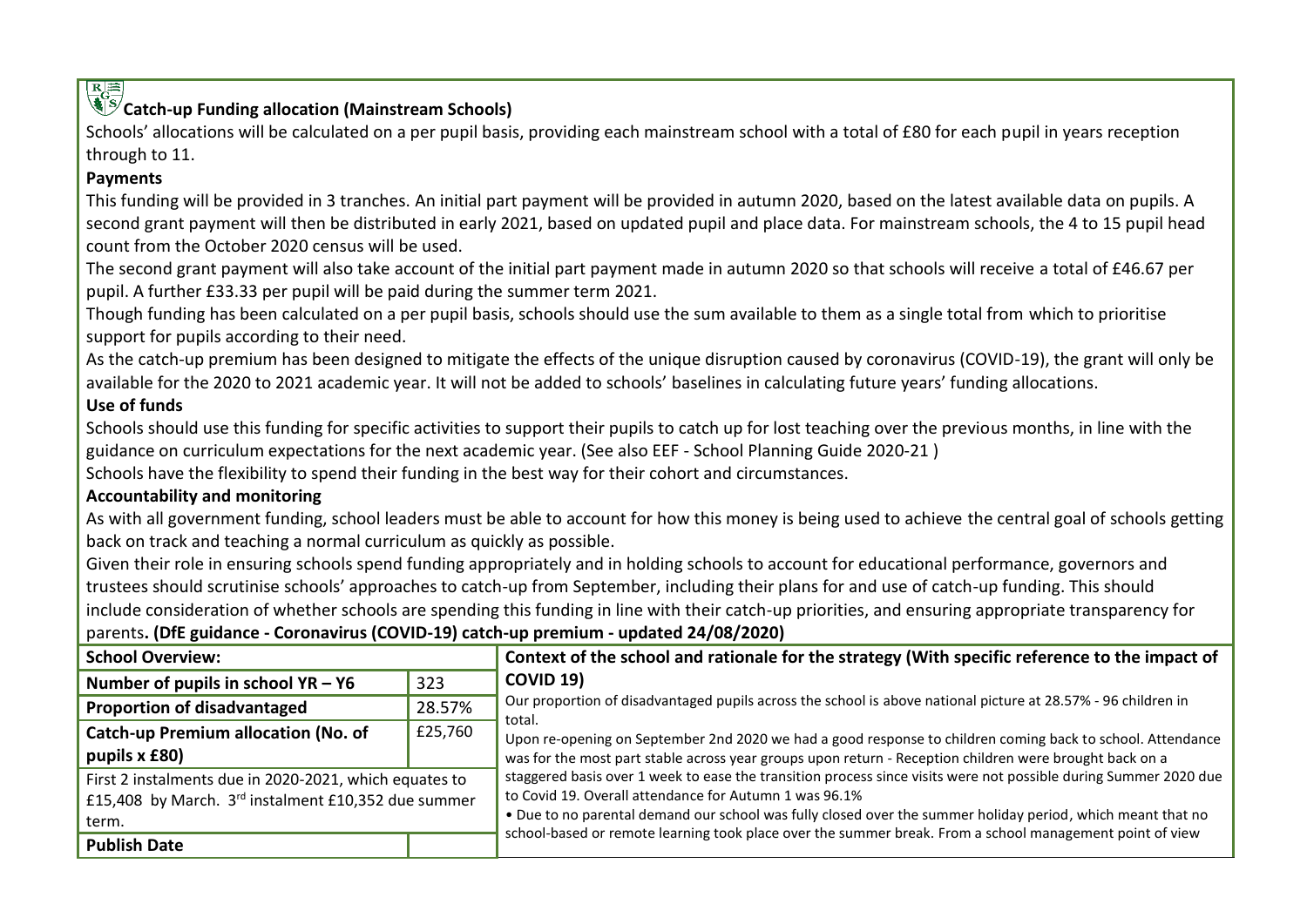| <b>Review Dates</b>                      | this was crucial in terms of teacher workload and their mental health and emotional well-being. This allowed for                                                                                                                                                                                                                                                                                                                            |  |  |  |  |  |
|------------------------------------------|---------------------------------------------------------------------------------------------------------------------------------------------------------------------------------------------------------------------------------------------------------------------------------------------------------------------------------------------------------------------------------------------------------------------------------------------|--|--|--|--|--|
| <b>Statement created by</b>              | teachers to come back to what has been a very stressful and tiring term in Autumn 2020 with renewed energy<br>and professional focus.                                                                                                                                                                                                                                                                                                       |  |  |  |  |  |
| Susie O'Connell Assistant Headteacher    | • As a staff we agreed the need for the use of consistent beginning of year baselines within Reading, Writing and<br>Mathematics. Years 2 to 6 completed PiXL assessments to identify gaps in learning, while Reception and Year 1<br>completed focus tasks within the first two weeks back.                                                                                                                                                |  |  |  |  |  |
| <b>Chair of Governors - Eddie Lavery</b> |                                                                                                                                                                                                                                                                                                                                                                                                                                             |  |  |  |  |  |
|                                          | At this point we discussed in phase groups what the baseline results were telling us and then SLT looked at how<br>best to provide support and interventions across Reading, Writing and Mathematics in order to help identify<br>children to catch up in their areas of identified need.                                                                                                                                                   |  |  |  |  |  |
|                                          | <b>Remote Learning:</b><br>During the first lockdown we were unable to provide online learning as we did not have sufficient technology.<br>This made it very difficult to monitor pupil engagement.                                                                                                                                                                                                                                        |  |  |  |  |  |
|                                          | In the Summer term we used DfE funding to buy google classroom. This was then all set up and has been used<br>from September 2020. A Google classroom research group was established to support with the transition.<br>Government made online learning provision statutory from the 22 <sup>nd</sup> October 2020. Remote learning policy<br>produced October 2020, which relates to elements we can reasonably produce in the time given. |  |  |  |  |  |

#### **Teaching**

Great teaching is the most important lever schools have to improve outcomes for their pupils.

#### **Targeted Academic Support**

There is extensive evidence supporting the impact of high-quality one to one or group tuition as a catch-up strategy. Tuition delivered by qualified teachers is likely to have the biggest impact.

## **Pupil Assessment and Feedback**

Assessment information can help teachers determine how to most effectively support their pupils. Every pupil will have been affected differently by Covid-19. Setting aside time to enable teachers to assess pupils' wellbeing and learning needs is likely to make it easier for teachers and other school staff to provide effective support.

## **Wider Support**

Schools have provided extensive pastoral support to pupils and families during the pandemic. Additional support in the new school year could focus on providing regular and supportive communications with parent, especially to increase attendance and engagement with learning.

| <b>Barriers</b>          | <b>Actions / Staff survey</b>                             | <b>Orders</b>   | Cost    | <b>Staff Lead</b> | Impact/Evaluation    |
|--------------------------|-----------------------------------------------------------|-----------------|---------|-------------------|----------------------|
| Staff are concerned      | Produce a staff questionnaire asking for their input on   | N/A             | N/A     | <b>SLT</b>        | Staff questionnaire  |
| about their well-being   | how to use the catch-up finding.                          |                 |         |                   | completed by most    |
| and the extra workload   |                                                           |                 |         |                   | teachers. SLT have   |
|                          |                                                           |                 |         |                   | evaluated and added  |
|                          |                                                           |                 |         |                   | actions to this plan |
| School IT resources - no | Speak to ICT Inspire about the best device to buy for     | 8 x webcams     | £310.55 | MB                |                      |
| cameras or               | staff.                                                    | with integrated |         |                   |                      |
| microphones to record    | Buy devices for staff to enable them too successfully and | microphones     |         |                   |                      |
| or do live sessions.     | quickly enhance remote learning.                          |                 |         |                   |                      |
|                          | RN to speak to ICT Inspire for price and spec.            |                 |         |                   |                      |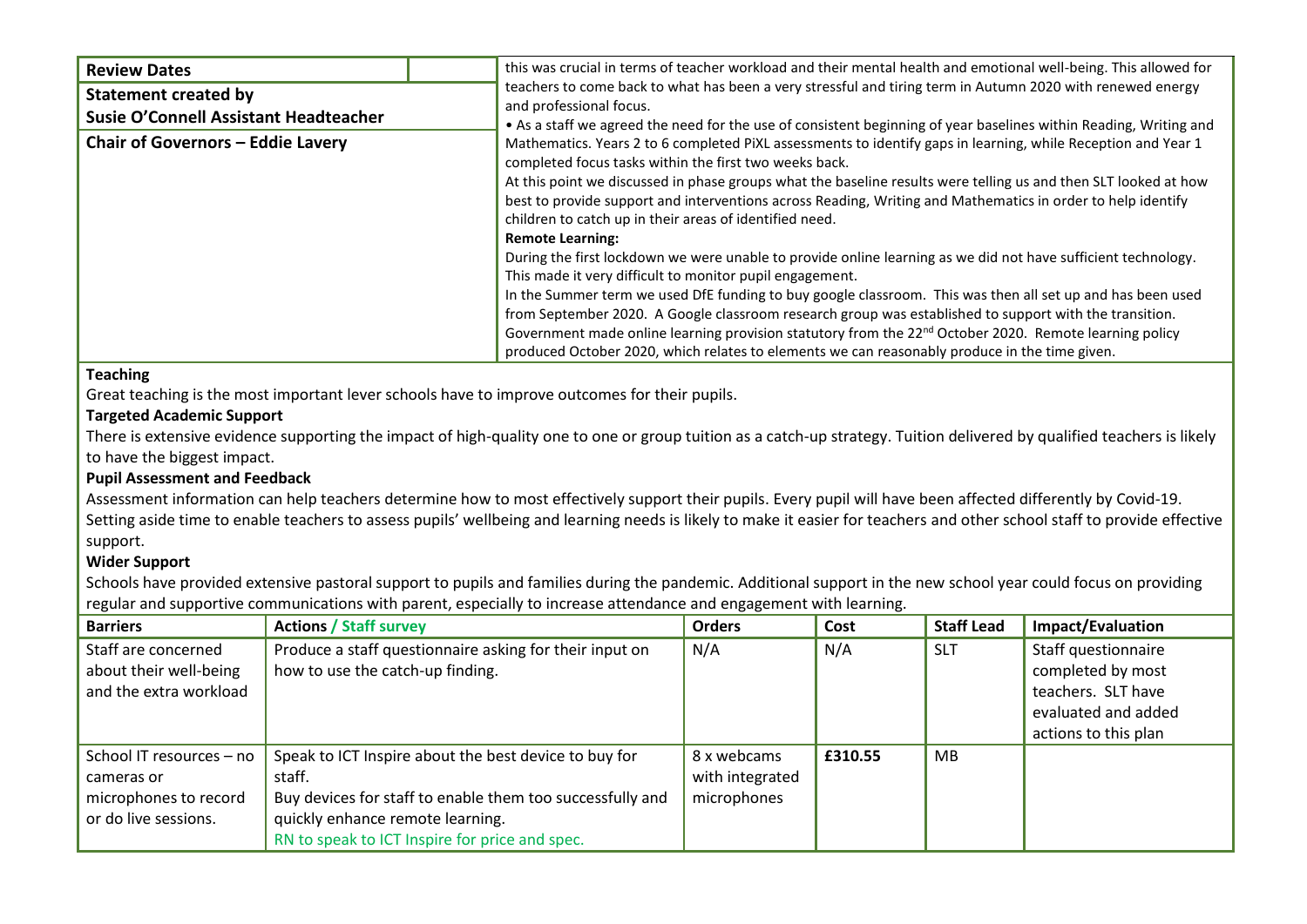| Teachers do not have     |                                          | Training for staff provided by Google Classroom research    |                               |                                      |            |          |  |
|--------------------------|------------------------------------------|-------------------------------------------------------------|-------------------------------|--------------------------------------|------------|----------|--|
| access to devices        | group                                    |                                                             |                               |                                      |            |          |  |
| Small group              |                                          | Have supply cover for intervention, once a week for the     | Booster groups to             | £7500                                | SOC & MB   |          |  |
| intervention needed to   |                                          | next 24 weeks for Years 3,4,5,6. Timetable to be worked     | be run for $R - Y6$           |                                      |            |          |  |
| close the gaps $-$       |                                          | out with staff. Supply not a favoured option with staff,    |                               | for 2 hours per                      |            |          |  |
| teacher's best people to |                                          | how can we use existing staff to support with the class or  |                               | week                                 |            |          |  |
| run these, there is no   |                                          | intervention? After school intervention from our own        |                               | 6 wks - Spring 2<br>6 wks - Summer 1 |            |          |  |
| extra time in the school |                                          | staff, who know the children's gaps and next steps          | 7 wks - Summer 2              |                                      |            |          |  |
| day.                     | chosen to be more effective.             |                                                             |                               |                                      |            |          |  |
|                          |                                          | Assessment analysis of autumn term data used to             |                               |                                      |            |          |  |
|                          | identify priorities for each year group. |                                                             |                               |                                      |            |          |  |
|                          | Year group                               | <b>Priorities</b>                                           | When                          |                                      |            |          |  |
|                          | Reception                                | Reading & Writing                                           | 4 x 30 min x 19               |                                      |            |          |  |
|                          |                                          | Reading & Writing                                           | weeks                         |                                      |            |          |  |
|                          | Year 1                                   |                                                             | 4 x 30 min x 19<br>weeks      |                                      |            |          |  |
|                          | Year 2                                   | Reading & Writing                                           | 2 x 60 min x 19               |                                      |            |          |  |
|                          |                                          |                                                             | weeks                         |                                      |            |          |  |
|                          | Year 3                                   | Maths & Writing                                             | $2 \times 60$ min $\times 19$ |                                      |            |          |  |
|                          |                                          |                                                             | weeks                         |                                      |            |          |  |
|                          | Year 4                                   | Maths & Writing                                             | 2 x 60 min x 19<br>weeks      |                                      |            |          |  |
|                          | Year 5                                   | Maths & Writing                                             | 2 x 60 min x 19               |                                      |            |          |  |
|                          |                                          |                                                             | weeks                         |                                      |            |          |  |
|                          | Year 6                                   | Writing & Higher                                            | $2 \times 60$ min $\times 19$ |                                      |            |          |  |
|                          |                                          | Attainers                                                   | weeks                         |                                      |            |          |  |
|                          |                                          | PPM for all year groups to identify targets and to          |                               |                                      |            |          |  |
|                          | evaluate progress.                       |                                                             |                               |                                      |            |          |  |
|                          |                                          | QLA from PiXL used to identify therapies and suitable       |                               |                                      |            |          |  |
|                          | resources for the booster groups.        |                                                             |                               |                                      |            |          |  |
| After assessments the    |                                          | Already have PiXL resources, teachers have vocab mats       |                               | Vocabulary                           | £30.00 per | SOC & MB |  |
| children's vocabulary    |                                          | and goldilocks words already integrated into their          |                               | ninja                                | year       |          |  |
| has become a concern     | planning                                 |                                                             |                               |                                      |            |          |  |
| for the school. The      |                                          | Vocabulary ninja - specific vocab mats and quizzes for      |                               |                                      |            |          |  |
| school made progress     | different topics - SOC co-ordinating     |                                                             |                               |                                      |            |          |  |
| last year with our       |                                          | PiXL needs to be championed in order to get the most        |                               |                                      |            |          |  |
| vocabulary project and   |                                          | out of it. Use as a base and find other resources to help - |                               |                                      |            |          |  |
| will now continue this   |                                          | MB co-ordinating and appraisal targets focus on vocab       |                               |                                      |            |          |  |
| on.                      |                                          |                                                             |                               |                                      |            |          |  |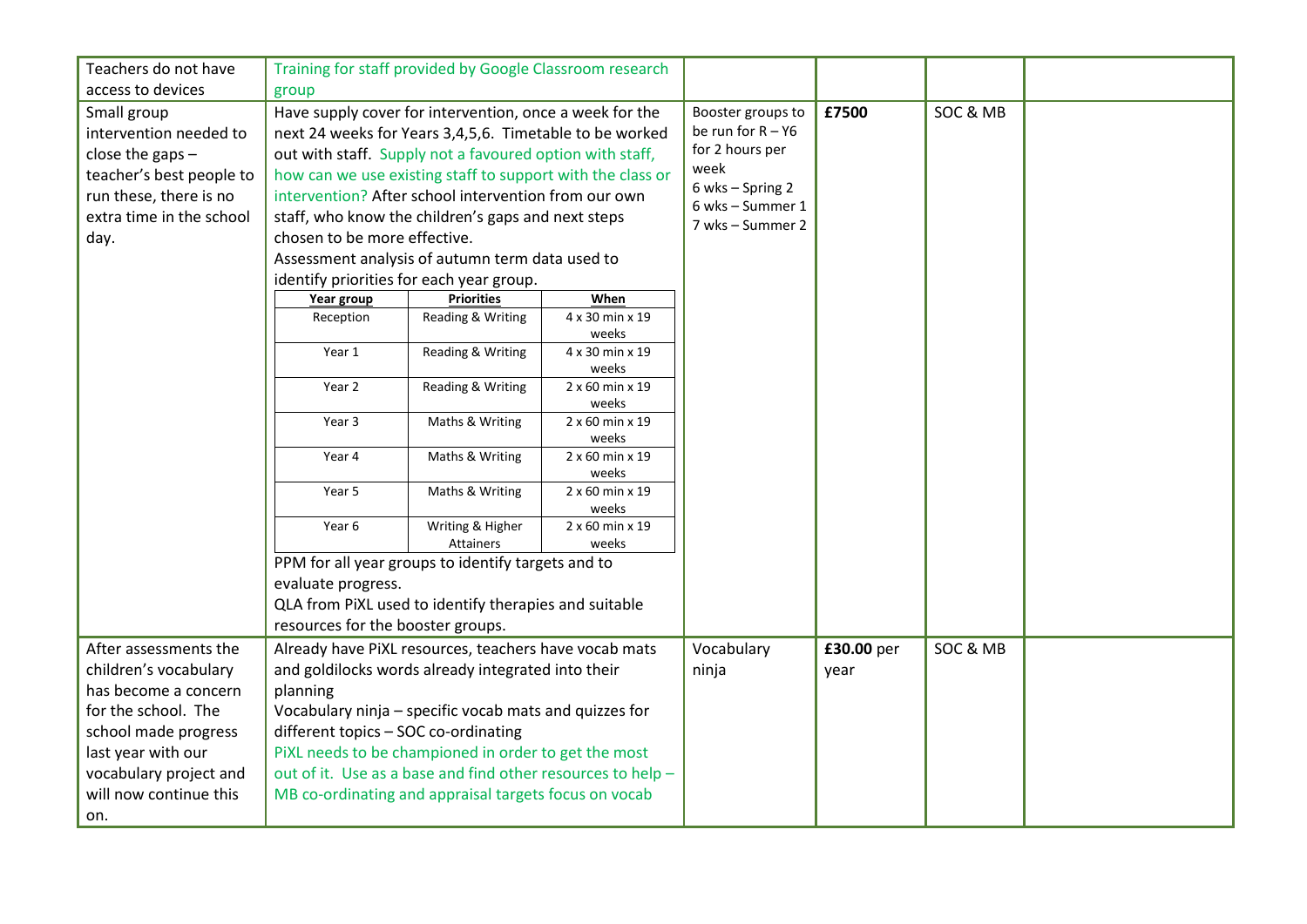| The reading scheme<br>books need replenishing<br>in years 1-4<br>School does not have<br>quality books to support     | Buy reading scheme books as the variety for KS1 and<br>LKS2 is not sufficient to compliment learning.<br>SOC has investigated and the cost will be £2900.02<br>Quality books to go with the wider curriculum - reinforce<br>reading in the afternoon subjects                                                                                                                                               | <b>Books for</b><br>Nursery-Yr4<br>Books for KS1 to<br>come in line                                                     | 743 books<br>£2900.02<br>15 free<br>dictionaries<br>- MB to use<br>£2160.00 on<br>KS1 books | SOC<br>SOC |                                                                                                                                                                                                                                        |
|-----------------------------------------------------------------------------------------------------------------------|-------------------------------------------------------------------------------------------------------------------------------------------------------------------------------------------------------------------------------------------------------------------------------------------------------------------------------------------------------------------------------------------------------------|-------------------------------------------------------------------------------------------------------------------------|---------------------------------------------------------------------------------------------|------------|----------------------------------------------------------------------------------------------------------------------------------------------------------------------------------------------------------------------------------------|
| the wider curriculum in<br>KS1                                                                                        | Staff asked about what they would need in staff<br>questionnaire<br>Staff approved of the idea of extra books                                                                                                                                                                                                                                                                                               | with KS2.                                                                                                               | (average<br>£6.00 a book<br>for 3 terms)                                                    |            |                                                                                                                                                                                                                                        |
| School requires updated<br>artefacts to enliven the<br>wider curriculum in<br>order to inspire and<br>engage children | and artefact boxes. AS to look at resources we already<br>have and make up boxes for each year group. Make up 1<br>box for Spring term and 1 for Summer term for year<br>groups 1-6.                                                                                                                                                                                                                        | Artefacts to be<br>brought for<br>topics as<br>needed                                                                   | £250 per<br>box, years 1-<br>6, 1spr∑<br>box £3000                                          | MB         |                                                                                                                                                                                                                                        |
| Staff well-being.<br>Time within teacher's<br>hours to upload remote<br>learning for ALL<br>subjects.                 | Think about how we are going to approach remote<br>$\bullet$<br>learning. What strategies can we use to make sure it<br>is not time consuming for the teachers?<br>Start IXL free trial with all classes - started 9/11/2020<br>$\bullet$<br>- 35 days trial. SOC co-ordinating and getting<br>feedback<br>INSET day on 02.11.2020 used to give teachers time to<br>prepare for Autumn term remote learning | IXL - when free<br>trial is finished if<br>teachers agree                                                               | £4401 for 2<br>vears.                                                                       | SOC & SA   | Inset day provided staff<br>with time to upload remote<br>information. MB gave<br>more information on the<br>policy and what to do.<br>Staff now aware of the<br>expectations and working<br>together to find ways to<br>work smarter. |
| Pupil well-being<br>Pupils are lacking<br>motivation to complete<br>work.                                             | Motivate children to close the gaps with rewards for<br>behaviour relating to Dojos, home learning tasks etc.                                                                                                                                                                                                                                                                                               | Incentives for all<br>children ranging<br>from treasure<br>box prizes to<br>extra playtime<br>and special<br>activities | £1000.00                                                                                    | MB & HD    |                                                                                                                                                                                                                                        |
| <b>EYFS - Phonics</b><br>resources to support<br>catch up                                                             | EYFS staff to look into resources that will help support<br>with phonics intervention until we hear from NIEL<br>programme.<br>EYFS are looking into resources needed. AS has asked for<br>some cards to support each phonics group                                                                                                                                                                         | SOC to<br>investigate<br>cards and<br>supplier.                                                                         | £237.00<br>£79 per set,<br>3 sets                                                           | SOC        |                                                                                                                                                                                                                                        |